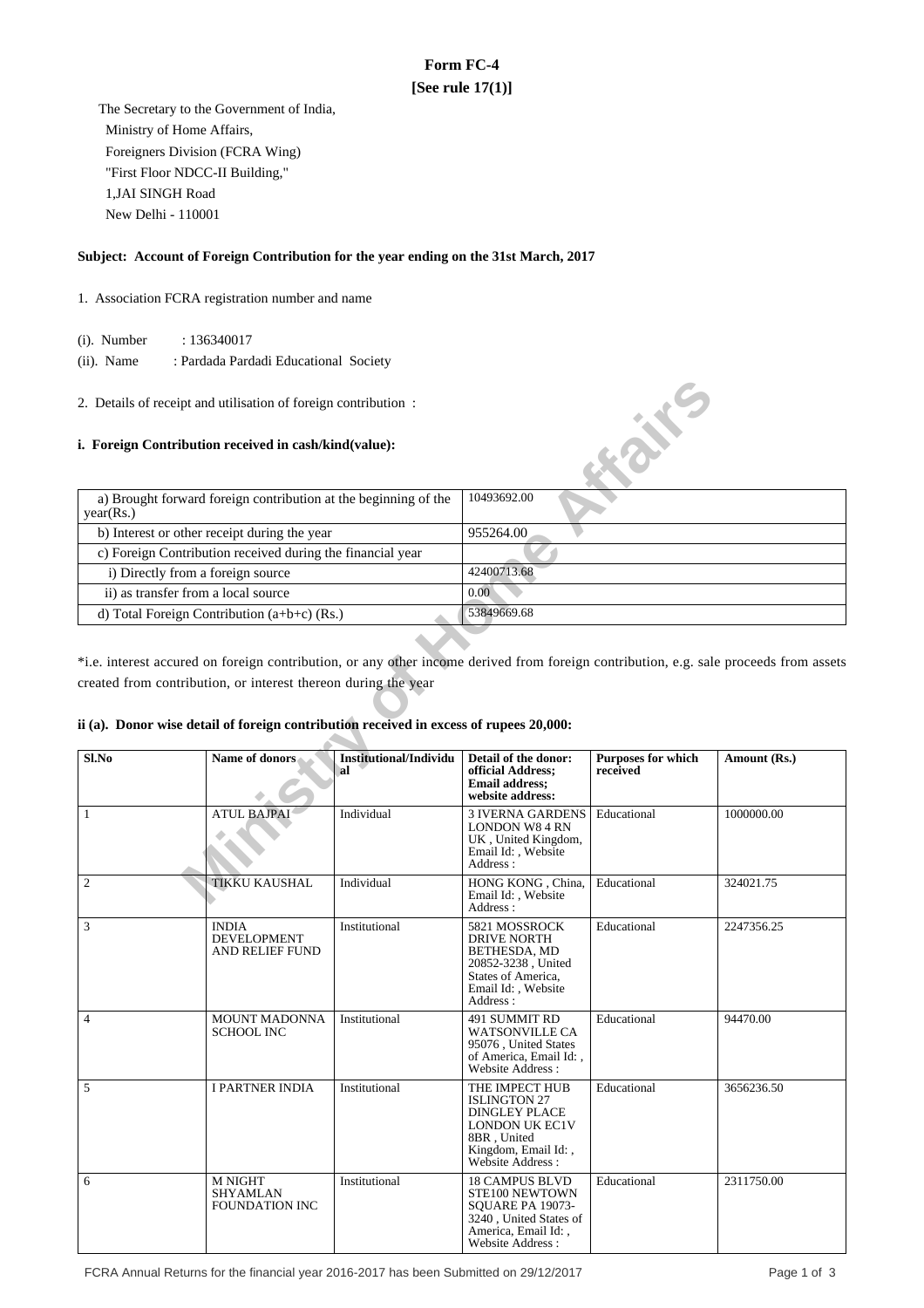| Sl.No                                                                                                    | <b>Name of donors</b>                                                               | <b>Institutional/Individu</b><br>al |             | Detail of the donor:<br>official Address;<br><b>Email address:</b><br>website address:                                                                                             | <b>Purposes for which</b><br>received | Amount (Rs.) |
|----------------------------------------------------------------------------------------------------------|-------------------------------------------------------------------------------------|-------------------------------------|-------------|------------------------------------------------------------------------------------------------------------------------------------------------------------------------------------|---------------------------------------|--------------|
| $\tau$                                                                                                   | PARDADA PARDADI<br><b>EDUCATIONAL</b><br><b>SOCIETY INC</b>                         | Institutional                       |             | 9219 BRIARY LN,<br><b>FAIR FAX, VA 22031</b><br>, United States of<br>America, Email Id:,<br>Website Address:                                                                      | Educational                           | 16043287.75  |
| 8                                                                                                        | <b>SAHARA MEANS</b><br><b>SUPPORT</b>                                               | Institutional                       |             | <b>18 WEST END</b><br><b>AVENUE PINNER</b><br>MIDDX HA51BJ, UK<br>, United Kingdom,<br>Email Id: , Website<br>Address:                                                             | Educational                           | 248449.80    |
| 9                                                                                                        | PAKHAR SINGH<br><b>FOUNDATION</b>                                                   | Institutional                       |             | <b>CHARITIES AID</b><br><b>FOUNDATION</b><br><b>25 KINGS HILL</b><br><b>AVENUE WEST</b><br><b>MALLING KENT, ME</b><br>194 TA UK, United<br>Kingdom, Email Id:,<br>Website Address: | Educational                           | 1699453.00   |
| 10                                                                                                       | <b>I PARTNER INDIA</b>                                                              | Institutional                       |             | THE IMPECT HUB<br><b>ISLINGTON 27</b><br><b>DINGLEY PLACE</b><br>LONDON UK EC1V<br>8BR, United<br>Kingdom, Email Id:,<br>Website Address:                                          | Educational                           | 12157575.03  |
| 11                                                                                                       | <b>SOCIAL</b><br><b>EMERGENCE</b><br><b>CORPORATION</b>                             | Institutional                       |             | <b>75 AMHERST STREE</b><br>CAMBRIDGE MA<br>02139, United States<br>of America, Email Id:,<br>Website Address:                                                                      | Educational                           | 2368113.60   |
| 12                                                                                                       | UNISILK LIMITED                                                                     | Institutional                       |             | RM 1635 16FL STAR<br>HOUSE 3.<br><b>SALISBURY ROAD</b><br>TSIM SHA TSUI,<br>HONG KONG, China,<br>Email Id: , Website<br>Address:                                                   | Educational                           | 250000.00    |
|                                                                                                          |                                                                                     |                                     |             |                                                                                                                                                                                    |                                       |              |
|                                                                                                          | (b). Cumulative purpose-wise amount of all foreign contribution donation received : |                                     |             |                                                                                                                                                                                    |                                       |              |
| $Sl$ .No<br><b>Purpose</b>                                                                               |                                                                                     |                                     |             |                                                                                                                                                                                    | Amount                                |              |
| Educational<br>42400713.68<br>$\mathbf{1}$                                                               |                                                                                     |                                     |             |                                                                                                                                                                                    |                                       |              |
| (iii). Details of Utilization of foreign contribution:                                                   |                                                                                     |                                     |             |                                                                                                                                                                                    |                                       |              |
| a. Total Utilization* for projects as per aims and<br>17553293.00<br>objectives of the association (Rs.) |                                                                                     |                                     |             |                                                                                                                                                                                    |                                       |              |
| b. Total Administrative Exprenses as provided in Rule<br>3001125.00<br>5, FCRA 2011 (Rs.)                |                                                                                     |                                     |             |                                                                                                                                                                                    |                                       |              |
| c. Total invested in term deposits(Rs.)                                                                  |                                                                                     |                                     | 0.00        |                                                                                                                                                                                    |                                       |              |
| <b>Total Purchase of fresh assets(Rs.)</b>                                                               |                                                                                     |                                     | 15345940.00 |                                                                                                                                                                                    |                                       |              |
| Total utilzation in the year(Rs.) $(a+b+c+d)$<br>35900358.00                                             |                                                                                     |                                     |             |                                                                                                                                                                                    |                                       |              |

| ' Sl.No | . .<br>Purpose | ৲moun.                             |
|---------|----------------|------------------------------------|
|         | ducational:    | $\epsilon$<br>.5.08<br>11 A<br>⊤∠− |

#### **(iii). Details of Utilization of foreign contribution:**

| a. Total Utilization* for projects as per aims and<br>objectives of the association (Rs.) | 17553293.00 |
|-------------------------------------------------------------------------------------------|-------------|
| b. Total Administrative Exprenses as provided in Rule<br>5, FCRA 2011 (Rs.)               | 3001125.00  |
| c. Total invested in term deposits(Rs.)                                                   | 0.00        |
| Total Purchase of fresh assets (Rs.)                                                      | 15345940.00 |
| Total utilization in the year $(Rs.)$ $(a+b+c+d)$                                         | 35900358.00 |

\* It is affirmed that the utilisation of foreign contribution is not in contravention of the provisions contained in proviso to Sction 9(e) and Section 12(4)(f) of the Act which states that the acceptance of foreign contribution is not likely to affect prejudically.

(A) the soverignty and integrity of india; or.

(B) the security, strategic, scientific or echnomic interest of the state; or

(C) the public interest; or

(D) freedom or fairness of election to any legistature; or

(E) friendly relations with any foreign state; or

(F) harmony between religious, racial, social, lingusitic or relgional groups, castes or communities